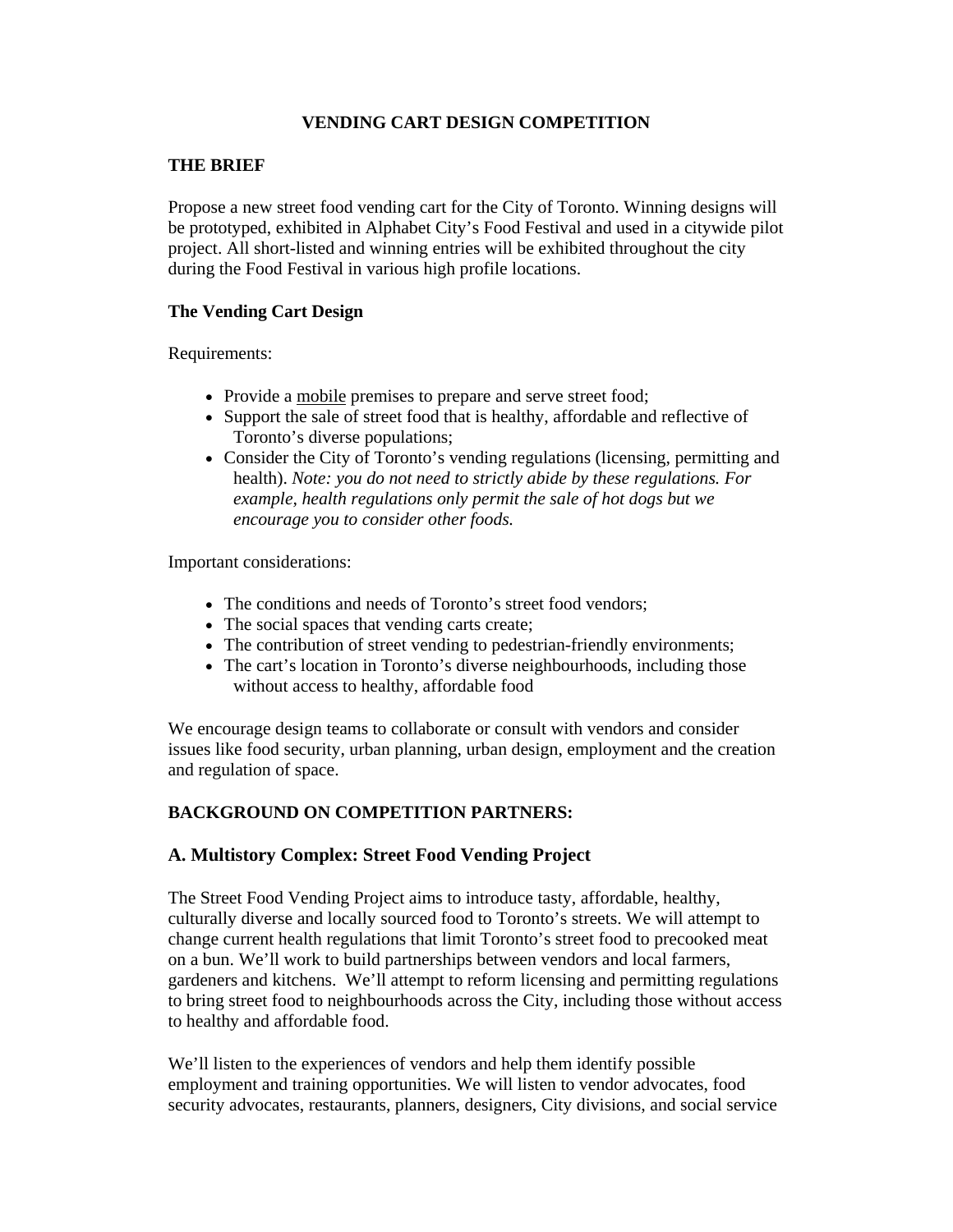organizations in an effort to break down disciplinary silos and encourage innovative solutions to Toronto's vending culture.

Our work will culminate with a street food vending cart pilot project that will be featured in Alphabet City's FOOD festival in October 2007.

Why are we doing this? Because we're hungry for better street food. And we want to show that everyday issues and spaces, like street vending and vending carts, are important elements of city life and urban planning. We want to show that good ideas about city planning come from involving those most affected by planning decisions.

Further Information: www.multistorycomplex.org

## **B. Alphabet City: Food Festival**

Alphabet City will present the 2007 edition of its arts and ideas festival–FOOD (local meets global)–in Toronto this October, ending on World Food Day. Alphabet City challenges us to rethink ideas central to our lives. At each festival writers, artists, and musicians address a single theme from many perspectives, revealing its processes and possibilities.

For festival details, visit alphabet-city.org after Labour Day, 2007.

# **C. Ryerson University – Faculty of Communication and Design**

Ryerson University – Faculty Of Communication and Design and the School of Interior Design will be acting as the host institution for the Competition and the Snack Chats.

## **RESEARCH AND IDEAS DEVELOPMENT**

Snack Chats: Everything You Wanted to Know About Street Food Vending

Multistory Complex and Ryerson University will be hosting a series of informal "Snack Chats" open to competition entrants and the general public. Send us your email to get upcoming Snack Chat dates and locations.

Learn about:

- The conditions and needs of Toronto's street food vendors
- Existing vending regulations including food safety, licensing and permitting
- Urban food consumption and partnership opportunities with local farmers, chefs and vendors
- Current vending cart designs and future considerations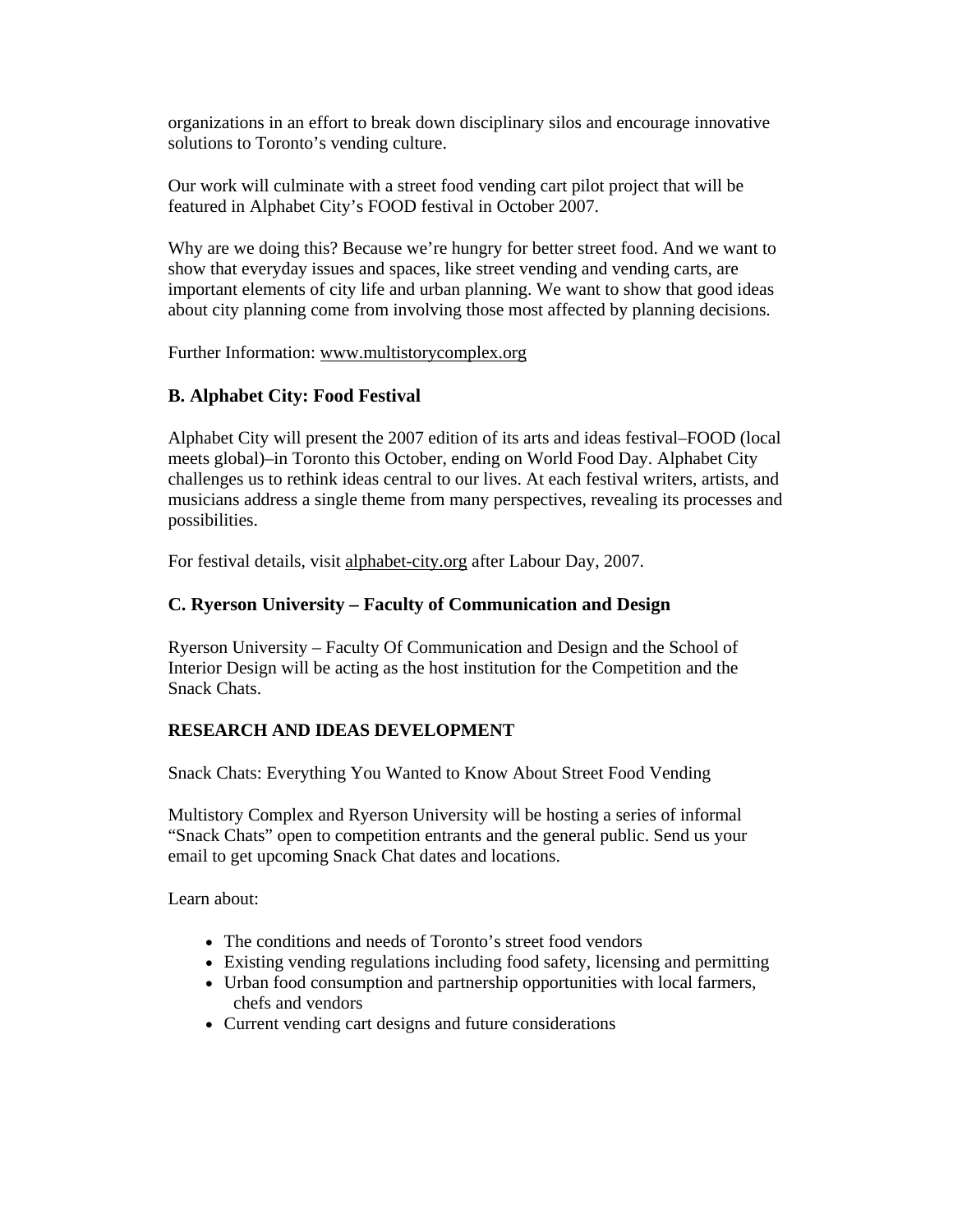Web Links:

## **Licensing and Permitting:**

Toronto Municipal Code, Street Vending http://www.toronto.ca./licensing/pdf/chpt315.pdf See page 315.9, Section 1b and 2 for vending cart size and location requirements. *(Your design does not need to follow these regulations but do consider them).* 

http://www.toronto.ca/licensing/pdf/boulevard\_vending\_frm.pdf City of Toronto vending application and information

## **Health regulations:**

Ontario Food Premise Regulation 562/90 http://www.e-laws.gov.on.ca/DBLaws/Regs/English/900562\_e.htm

Toronto Public Health http://www.toronto.ca/health/he/hd\_index.htm (this site explains the Ontario Food Premise Regulation)

City of Toronto Food Charter http://www.toronto.ca/food\_hunger/pdf/food\_charter.pdf

## **DELIVERABLES**

A. Send us your email to receive competition updates and invites to snack chats and other events.

B. One or Two Poster Boards [24" x 36", unmounted poster]

- Drawings should include front, back and side views of vending cart
- Include any details or key features (at least 2) relevant to your design
- Written Design Statement summarizing your concepts and its objectives, the type(s) and preparation of food that will be served. Maximum 250 words attached to the back of the design board.
- BLIND REVIEW PROCESS: Names of designers should not be listed on the front of the design board.
- CD High-resolution print read images saved as .eps or jpeg file

## **DEADLINES: SUBMISSION AND ANNOUNCEMENTS**

Submissions must be postmarked by **Friday June 15, 2007 by 5 p.m**. Late entries will not be accepted. Judging will take place in August. Winners will be announced in early September.